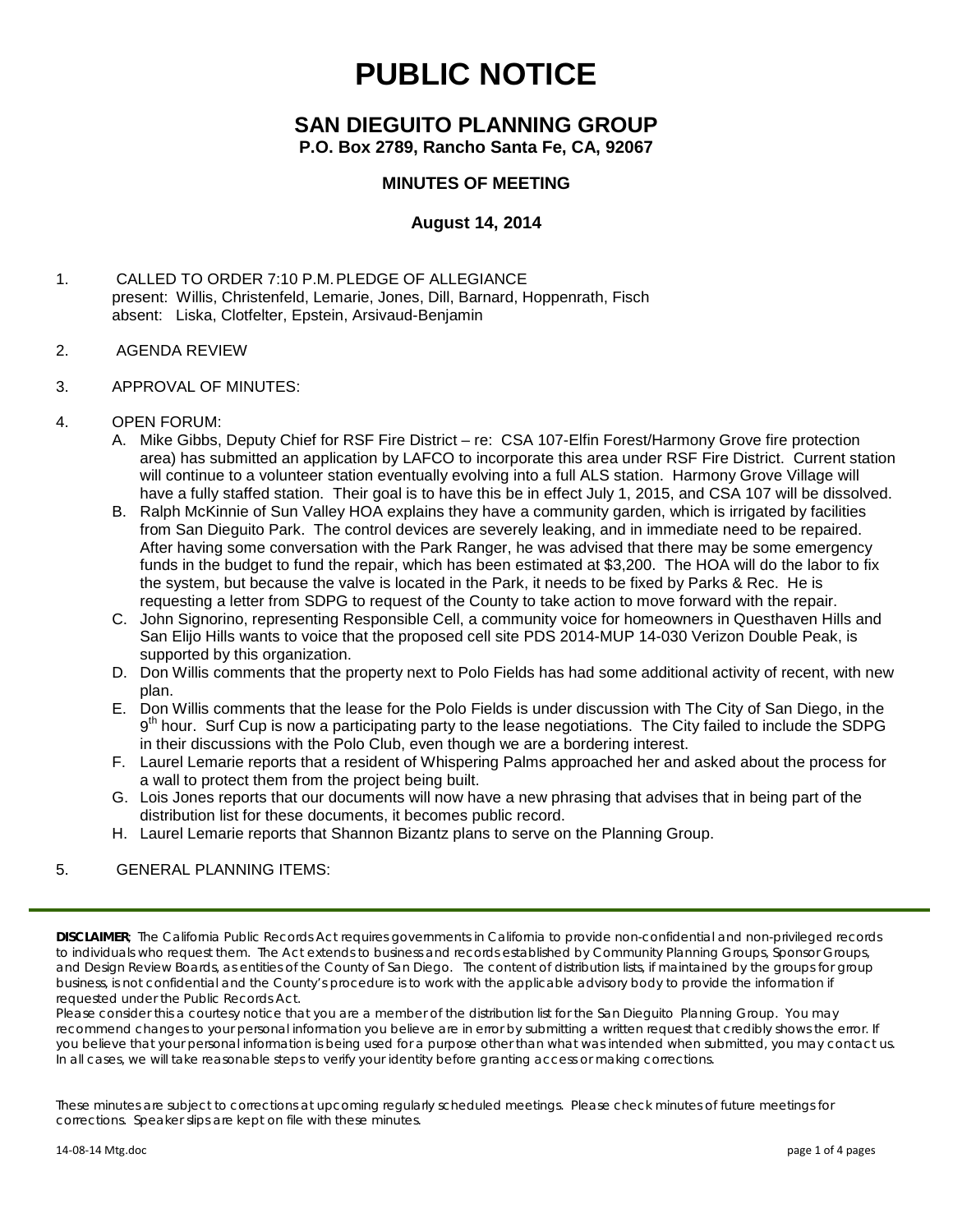- **A. Plans for Expenditure of PLDO funds –** Request by County Parks and Recreation for amendments or additions to San Dieguito Planning Area Priority List for 5-year plan – please submit proposals to the chair, vice chair, or secretary in advance of the meeting if possible. We are getting pressure from the County to provide a list, soon. Ordinance and would add a new chapter to the County Code related to Reasonable Accommodation. The project also includes proposed revisions to the County's Defense and Indemnification Agreement. We have received the annual request by the County to provide our
- B. **Aliso Canyon Road and El Camino Del Norte Flood Control Improvements -** The proposed design would increase the capacity of the existing public storm water conveyance systems within the project limits to convey the 100-yr storm event along Aliso Canyon Road and across El Camino Del Norte. The design includes supplementing the existing storm drain system along Aliso Canyon Road along the west side of Aliso Canyon Road with a parallel system along the east side roadway. At the southern limit of Aliso Canyon Road, a flow splitting device shall be evaluated and designed to only allow the Water Quality Flow Rate into and existing channel that parallels El Camino Del Norte. A storm water conveyance system designed to facilitate the remaining 100-year peak flows shall continue down El Camino del Norte and outfall at the existing San Diego Flood Control Facility on the south side of El Camino Del Norte. The design also includes increasing the size of the culvert crossing beneath El Camino Del Norte, including roadway improvements incidental to the increase in culvert size.

 Curb inlets, headwalls, cleanouts, transition structures, and related road improvements including raising El Camino Del Norte road profile to accommodate the new facilities under the road will be designed and constructed. This alternative requires approximately 710 linear feet of roadway improvements on El Camino Del Norte, approximately 260 linear feet of roadway improvements on Lago Lindo and driveway revisions for affected neighboring properties. Presenter: Nael Areigat, Public Works/Capital Improvements Division, County of San Diego 858-694-2815 This is an earlyphase presentation… affected homeowners are just being notified at this point. The horse trail on Aliso Canyon road, the Rcho Del Lago side, and on El Camino Real in the project area willl be improved. There is a lot of 'nuisance' water run-off that they are attempting to corral and control. Kevin Barnard inquired whether the design considers a is more natural and allows use of native habitat, helping filter the water flow. The project is governed by the Army Corps of Engineers who needs to approve the final project.

**MOTION** by Doug Dill to recommend the project as presented, with condition that they further investigate alternative vegetation that is more environmental with indigenous habitat and water flow filtration for cleansing. Additionally, it is also necessary to investigate the opportunity for grant funding, but that they not incur further expense for maintenance. Seconded: Hoppenrath

 $Ayes = 8$  nos = 0 abstain = 0 absent/vacancies = 7

C. **Review draft SDPG letter, prepared by Mid Hoppenrath, to LAFCO** concerning community issues related to the annexation of unincorporated Harmony Grove parcels into the City of Escondido for the extension of Citracado Parkway. SDPG member: Mid Hoppenrath, 760.747.1145. Review of the draft letter made revisions for submittal to LAFCO.

**MOTION** by Mid Hoppenrath to allow the Chair to submit the revised letter to LAFCO with cc's to all stakeholders. (copy of letter attached to Minutes). Seconded: Barnard

 $Ayes = 8$  nos = 0 abstain = 0 absent/vacant = 7

*Please consider this a courtesy notice that you are a member of the distribution list for the San Dieguito Planning Group. You may*  recommend changes to your personal information you believe are in error by submitting a written request that credibly shows the error. If *you believe that your personal information is being used for a purpose other than what was intended when submitted, you may contact us. In all cases, we will take reasonable steps to verify your identity before granting access or making corrections.*

*DISCLAIMER; The California Public Records Act requires governments in California to provide non-confidential and non-privileged records*  to individuals who request them. The Act extends to business and records established by Community Planning Groups, Sponsor Groups, *and Design Review Boards, as entities of the County of San Diego. The content of distribution lists, if maintained by the groups for group business, is not confidential and the County's procedure is to work with the applicable advisory body to provide the information if requested under the Public Records Act.*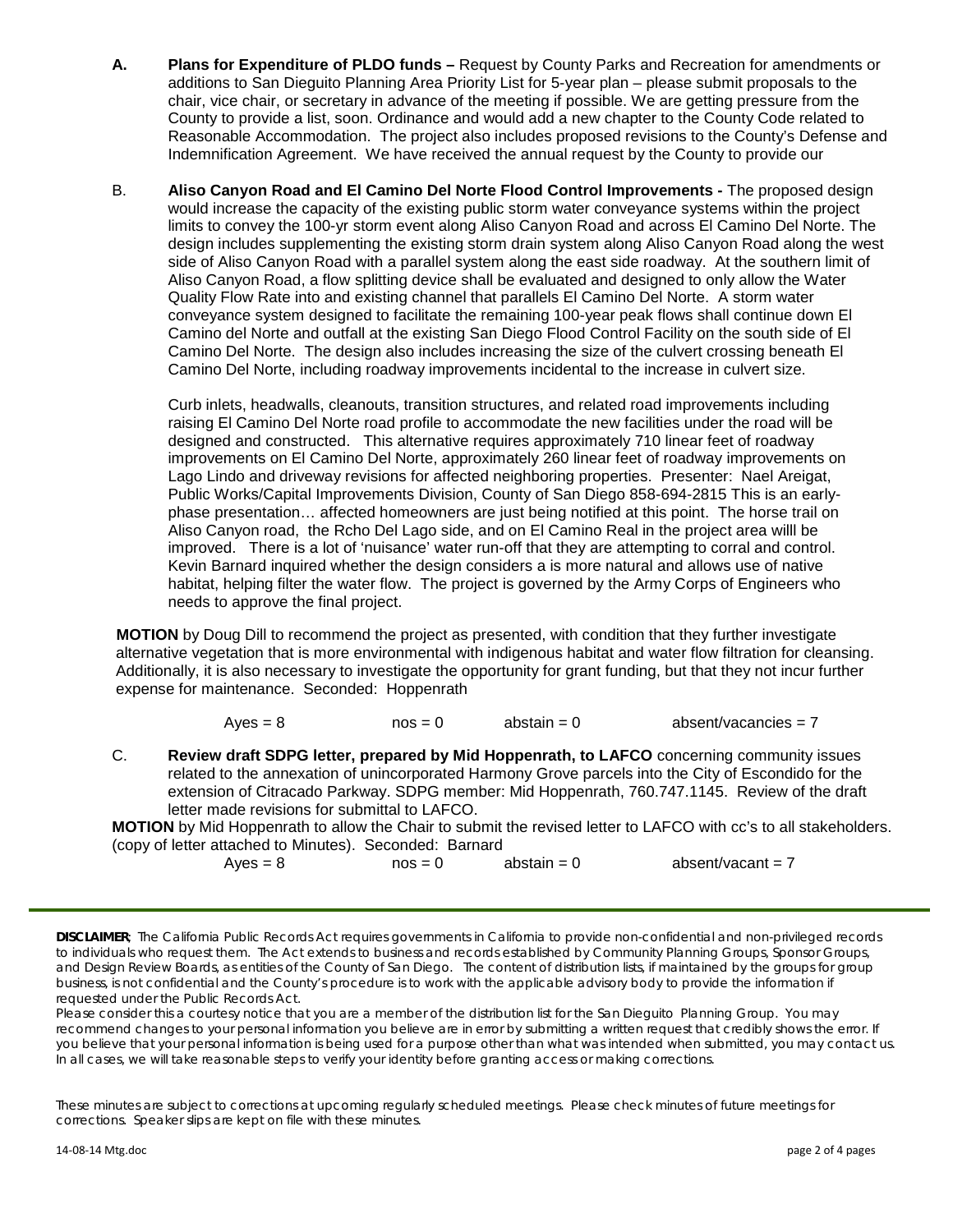#### 6. MAJOR PROJECTS AND LAND USE ITEMS:

- A. **PDS 2014 MUP 14-019-PLN 346, PDS 2014 SP 13-001 PLN-TM, PDS 2014 MUP 14-019-PLN 399S, MUP 14-019-PLN 346S – EDEN HILLS** – Administrative Permit for Major Use Permit for sewer system to service 334 homes in proposed Eden Hills development. Applicant: Melissa Krause, Fuscoe Engineering, representative for The Eden Hills Project Owner, LLC; PDS Planner: Beth Ehsan 858-694- 3103; SDPG Member: Kevin Barnard 858-688-1700 *Postponed indefinitely*
- B. **PDS 2013 STP 13-030** located at 17505 Camino Brisa Del Mar in San Diego. Site plan for 4,732 sf twostory family home on 2.5 acres. APN 678-070-17 Applicant: Phil Gaitaud representing Robert Riddle; PDS Planner Melanie Tylke 858-694-3721; SDPG member: Chaco Clotfelter 858-342-3050 *Postponed to 9-11-2014*
- C. **PDS 2014- STP 14-014 located at 9 Camelot Knolls Parcel 4 & Artesian Road** Site plan for 5,959 sf family residence on 7.98 acres in Santa Fe Valley. Applicant: Mike Haaland for New West Investments 619-588- 5967 (owner no.) [mikehaaland@gmail.com;](mailto:mikehaaland@gmail.com) PDS Planner: Vince Kattoula 858-694-3959; SDPG Member: Phil Fisch 858-592-6758 Presented by Josh Huddleston. There is a question whether the trail along the SDGE access easement is a dedicated trail. Phil reviewed the Scoping letter – the planner had 5 requests in the letter to the applicant.

**MOTION** by Phil Fisch to recommend approval with the condition that he meet the criteria outlined by the County Planner for 5 issues as defined in his letter and with the understanding that the easement for dedicated trail be included. Seconded: Christenfeld

 $Aves = 8$  nos = 0 abstain = 0 absent/vacant = 7

D. **PDS 2014 TM 5589 located at 18531 Aliso Canyon Road in Rancho Santa Fe** – proposed 8-lot residential subdivision on 29.81 acres with minimum 2-acre parcel, with proposed private street for access and hook up to sewer. APN #265-270-84. Applicant: Zephyr Partners, RE LLC 858-461-5109 PDS Planner: Marisa Smith 858-694-2621. SDPG Member: Laurel Lemarie 858-756-2835

**MOTION** by Laurel Lemarie to recommend approval with the condition that the trails be relocated from the map dated 6/20/2014 to the map presented dated 8/14/2014; as identified as trails #31, 32, 42, & 50 on the County Trails map and that these be dedicated trails. Seconded: Christenfeld<br>Ayes =  $8$  nos = 0

 $abstain = 0$  absent/vacant = 7

- E. **PDS 2014 MUP 14-030 – Verizon Double Peak** Major Use Permit request for 12 antennas, 12 remote radio units, and 1microwave dish antenna on a 45' high monopine. Also proposed is a 11'6" x 16'10" prefabricated equipment shelter on concrete pad and emergency generator housed in a concrete block wall enclosure with stucco wall to match existing building located at 21230 Questhaven Road in San Marcos. Applicant: Margie Sullivan representing Verizon Wireless 760-613-3488; PDS Planner: Melanie Tylke 858-694-3721; SDPG Member: Don Willis 858-481-1535 *Postponed to 9-11-2014*
- F. **PDS2014 stp 14-016** Site plan for 6,500 sf single family residence + 1,100 sf garage with 2<sup>nd</sup> story living area above garage, and a V-Designator located at Road to Rio in The Crosby Estates. Applicant: Reggie Reyes representing Mark & Tiffany Henkel 858-922-6246; PDS Planner: Vincent Kattoula 858-694-3959; SDPG Member: Mid Hoppenrath 760-747-1145 It was reported as a V-designator, but the application is for a D-Designator. The County is requiring Cross sectional analysis. We will continue the project in anticipation of reviewing the document. *Continued to 9-11-2014*

*DISCLAIMER; The California Public Records Act requires governments in California to provide non-confidential and non-privileged records*  to individuals who request them. The Act extends to business and records established by Community Planning Groups, Sponsor Groups, *and Design Review Boards, as entities of the County of San Diego. The content of distribution lists, if maintained by the groups for group business, is not confidential and the County's procedure is to work with the applicable advisory body to provide the information if requested under the Public Records Act.*

*Please consider this a courtesy notice that you are a member of the distribution list for the San Dieguito Planning Group. You may*  recommend changes to your personal information you believe are in error by submitting a written request that credibly shows the error. If *you believe that your personal information is being used for a purpose other than what was intended when submitted, you may contact us. In all cases, we will take reasonable steps to verify your identity before granting access or making corrections.*